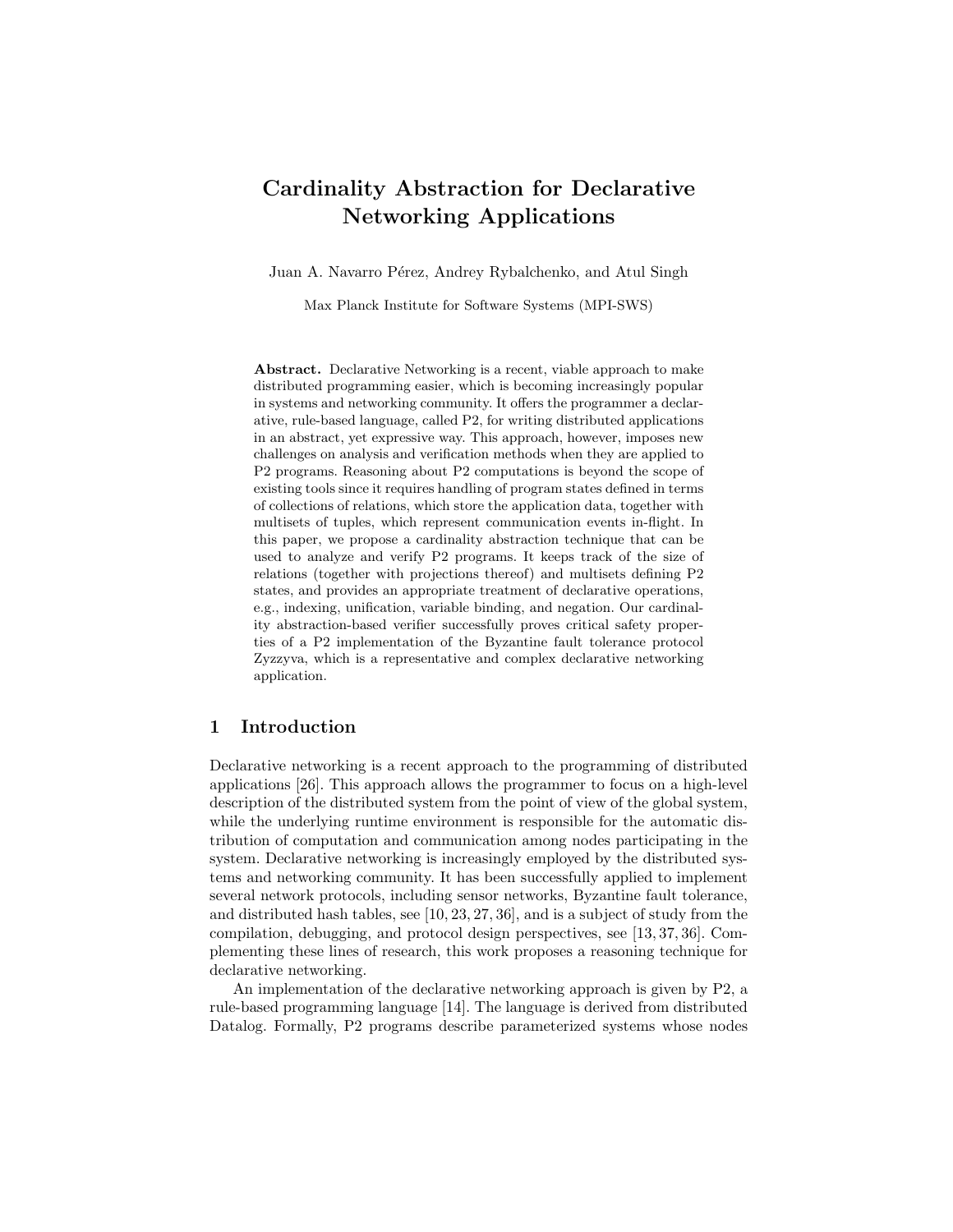execute the same set of rules [19]. Application data of P2 programs is stored at network nodes in form of relations (i.e., sets of named tuples organized in tables) that satisfy programmer-defined projection constraints. These constraints require that the projection of each table on a specified subset of its columns does not contain duplicate elements. The P2 runtime environment enforces these constraints by pruning existing table rows whenever addition of new tuples leads to a violation. Nodes communicate by exchanging events that are represented by named tuples. P2 treats events in-flight as a collection of multisets. An event received by a node triggers evaluation of the program rules at the node. For each rule, this corresponds to computing all solutions of the relational query represented by the rule body with respect to the stored relations. Each one of these solutions determines an action to be executed that, according to the rule head, can either modify the relations stored at the node or send a new event.

Declarative networking imposes new challenges on existing analysis and verification methods that cannot be directly applied to P2 programs. First, reasoning about P2 computations requires dealing with relations and multisets. In contrast, existing verification methods represent the program state as a single tuple—a valuation of program variables in scope. Second, declarative statements used in P2 carry out complex operations on relations, e.g., joins and projections on tables, as well as addition and deletion of tuples. Such artifacts are beyond the scope of the existing verification tools.

In this paper, we present a cardinality abstraction technique for the analysis and verification of declarative networking applications. Cardinality abstraction aims at discovering quantitative information about data-storing relations and multisets of events such as those manipulated during the execution of P2 programs. This information is expressed in terms of cardinality measures that count the number of stored facts as well as the size of projections of the corresponding tables on their columns. Cardinality abstraction yields an over-approximation of the one-step transition relation represented by a P2 program, thus providing a basis for its further analysis and verification.

Cardinality abstraction keeps track of cardinality measures under the application of declarative operations during program execution. We represent the effect of these operations using a set of equations over cardinality measures. Given a P2 program, the corresponding set of equations is derived automatically. The equations are precise, i.e., for every satisfying valuation of cardinality measures there is a corresponding pair of states in the program's transition relation. Cardinality abstraction naturally handles data values, stored in tables and delivered by events, to the following extent. First, it takes into account the binding of variables during event matching, which triggers rule evaluation for the respective values, and the propagation of values through the rule. Second, the cardinality abstraction is sensitive to a priori fixed data values, possibly symbolic, by a syntactic program transformation that partitions tables according to the appearance of such data values.

The analysis and verification of declarative networking applications is then performed by applying abstract interpretation [16] to the cardinality abstraction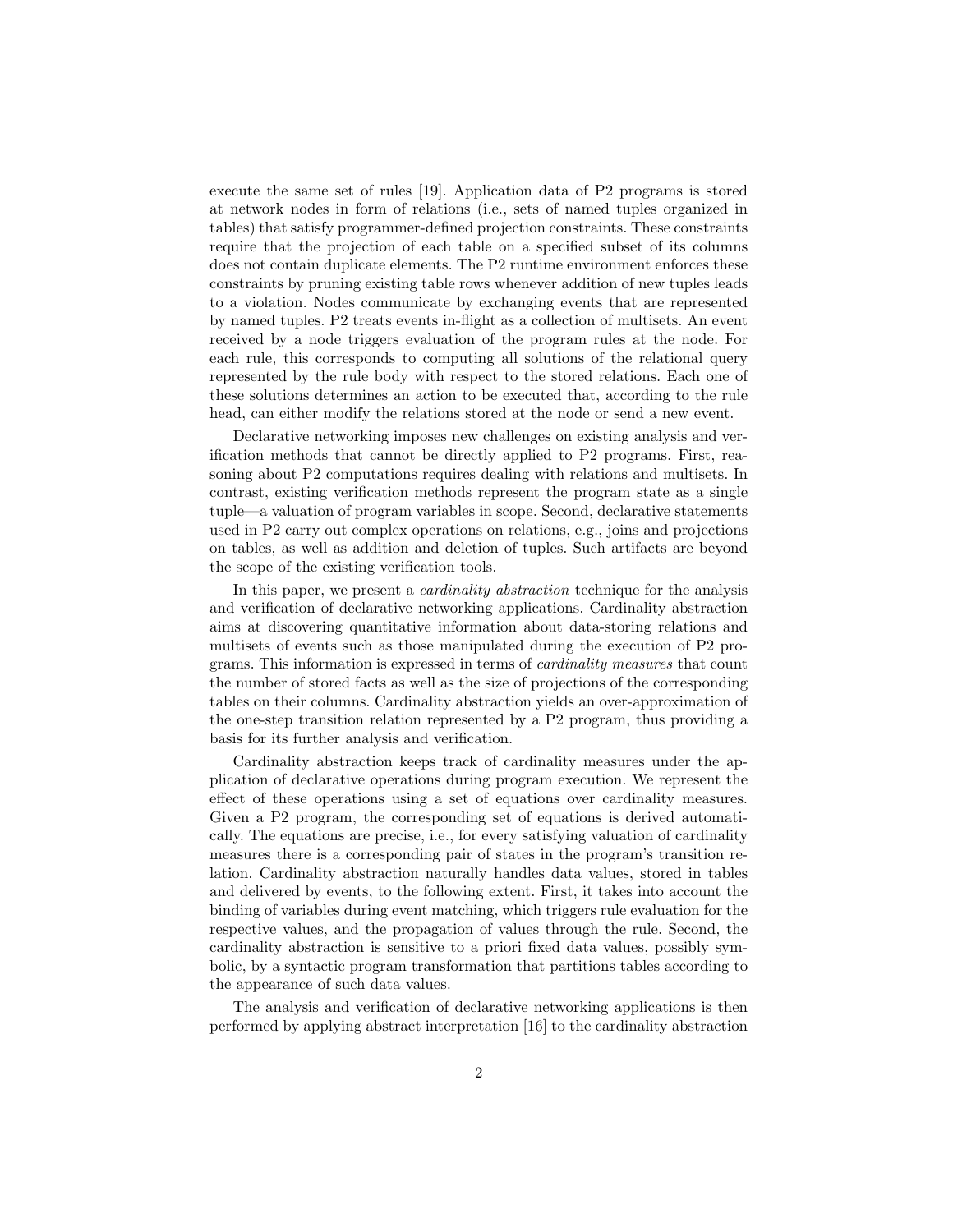```
data(token/1, keys(1)).
data(neighbor/2, keys(1)).
event(release/1).
event(pass/1).
r1 del token(X) :- release(X), token(X).
r2 snd pass(Y) :- release(X), token(X), neighbor(X, Y).
r3 add token(Y) :- pass(Y).
```
Fig. 1. Program Token implementing a token passing protocol in P2.

of a P2 program. Since the abstracting equations provide a relational abstraction of the one-step transition relation given by a P2 program, cardinality abstraction can be used to verify temporal safety and liveness properties. The computation of the abstract semantics can be carried out using existing tools and techniques, e.g., ASTRÉE, BLAST, INTERPROC, SLAM, and TERMINATOR [6, 25, 5, 4, 15].

We implemented the cardinality analysis-based tool CARDAN for the verification of safety properties of P2 programs<sup>1</sup>. CARDAN uses the ARMC model checker for the computation of the abstract semantics.<sup>2</sup> We applied CARDAN to automatically prove crucial safety properties of a P2 implementation of the Zyzzywa protocol for Byzantine fault tolerance [36], which is a representative, complex declarative networking application.

In summary, our contribution is a cardinality abstraction technique that enables analysis and verification of declarative networking applications. It relies on a quantitative abstraction of complex program states consisting of relations and multisets and manipulated using declarative statements. Our experimental evaluation using the CARDAN tool indicates that cardinality abstraction can be successfully applied for the automatic verification of declarative networking applications.

## 2 Example

In this section, we briefly describe P2 and illustrate cardinality abstraction on a simple program, Token in Figure 1, that implements a token passing protocol. States The first four lines in the figure define the structure of Token states. Each node maintains two tables token and neighbor that keep track of the token ownership and the network connectivity between nodes, respectively. Communication events in the multisets release and pass initiate the token transfer and convey the act of passing between the nodes. Distribution in P2 is achieved by keeping the address of a tuple, where it should be stored or sent to, as the value in its first argument. The keys declarations in Figure 1 require that the projection of neighbor on its first column does not have duplicate elements, i.e., each node has at most one neighbor. In Figure 2 we show an example state  $s_0$ 

 $\frac{1}{1}$  Tool and examples available at: http://www.mpi-sws.org/~jnavarro/tools

<sup>2</sup> The choice is due to implementation convenience.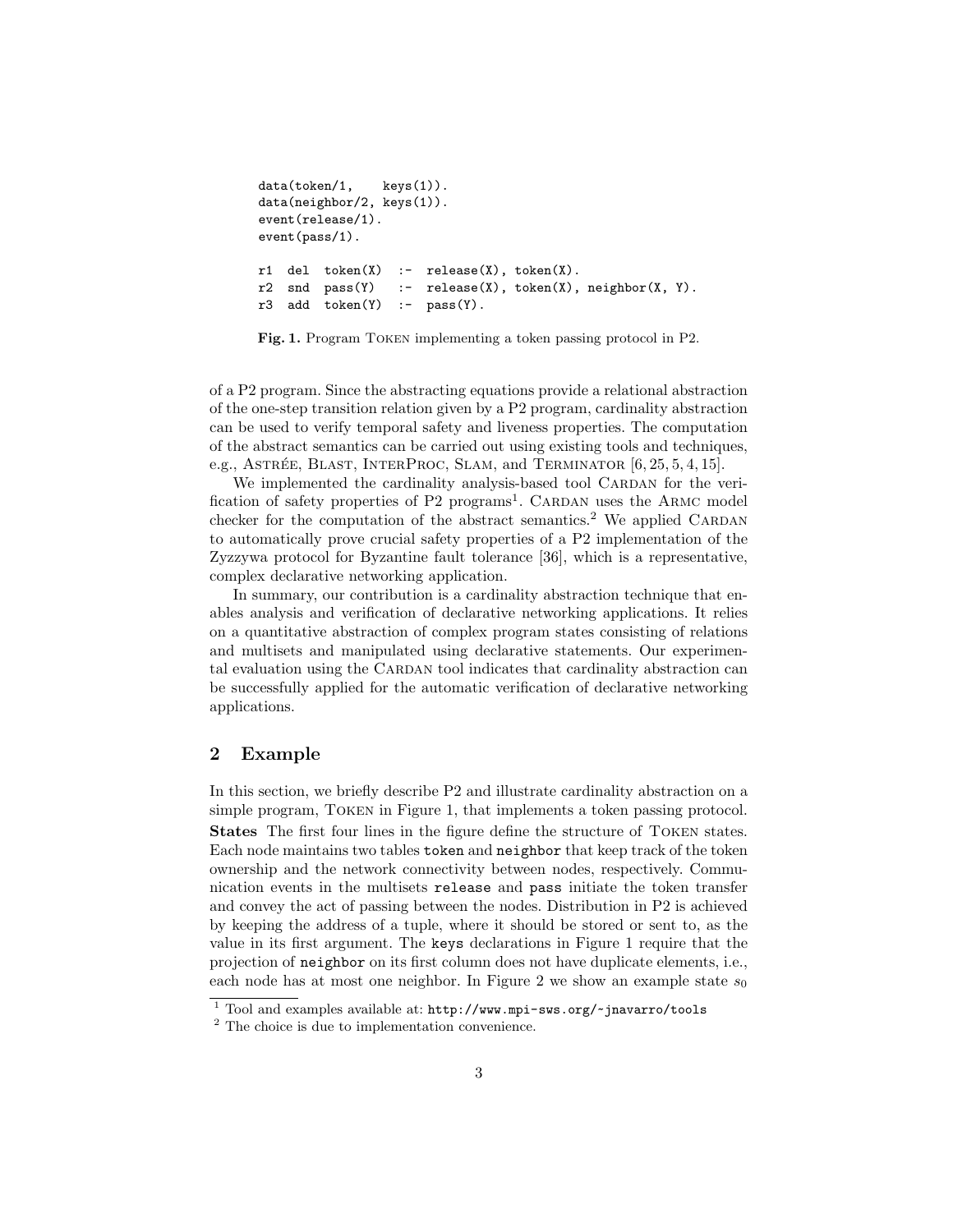

Fig. 2. Sequence of TOKEN states  $s_0$ ,  $s_1$ , and  $s_2$  obtained by applying rules r1, r2, and  $r3$  on the state  $s_0$ . Tables token and neighbor define the stored data, release and pass refer to the events in-flight. "−" denotes an empty table.

of Token, in a network with three nodes A, B and C, under an assumption that there are no events in-flight. We use the symbol "−" to denote an empty table.

Rules Program statements in P2 are represented by rules consisting of a head and a body separated by the symbol ":-". The rule head specifies the name of the rule, its action and the tuple on which the action is applied. Token uses rules r1 and r3 to delete and add tuples from the table token, as specified by the keywords del and add. The rule r2 sends events in the form of pass tuples.

The body of each rule provides values for the variables appearing in the rule head. The evaluation is triggered by events arriving at a node. Assume that an event release is periodically broadcasted to all nodes from some external source whose nature is not important for this example, i.e., the nodes A, B, and C receive the tuples  $relase(A)$ ,  $relase(B)$ , and  $relase(C)$ , respectively. Then, the runtime environment of each node triggers evaluation of rules whose first conjunct in the body matches with the event. Triggering consumes the corresponding event, i.e., the multiset of events in-flight becomes empty. At node A the rules  $r1$  and  $r2$  are triggered by  $release(A)$ , but the rule  $r3$  is not. The same rules are triggered at nodes B and C. For each triggered rule the set of all solutions to the rule body is computed. This step is similar to the bottom-up evaluation procedure of Datalog. Given the state  $s_0$ , the evaluation of  $r1$  at A produces an action del token(A) by setting  $X = A$ , and for r2 we obtain snd pass(B) due to the presence of neighbor(A, B) which sets  $Y = B$ . Only a single snd action can be produced by Token at A because of the projection constraint on neighbor. In fact, if TOKEN had the declaration  $data(neighbour/2$ , keys $(1,2)$ ) then each node could have multiple neighbors, and executing r2 would result in the event pass to be delivered at each of them. At nodes B and C no actions are produced since the rule evaluation fails due to the lack of token tuples.

The execution of rules produces actions to manipulate data and send events. After executing del token(A) we obtain a state  $s_1$  shown in Figure 2. The runtime environment sends the event pass(B) to the node B. Upon arrival, this event triggers the execution of  $r3$  at the node B, which consumes the event and adds the tuple  $\mathsf{token}(B)$  to its tables. The resulting state  $s_2$  is shown in Figure 2.

Property If correct, the TOKEN program should satisfy the property of mutual exclusion when executed on a network with an arbitrary number of nodes. The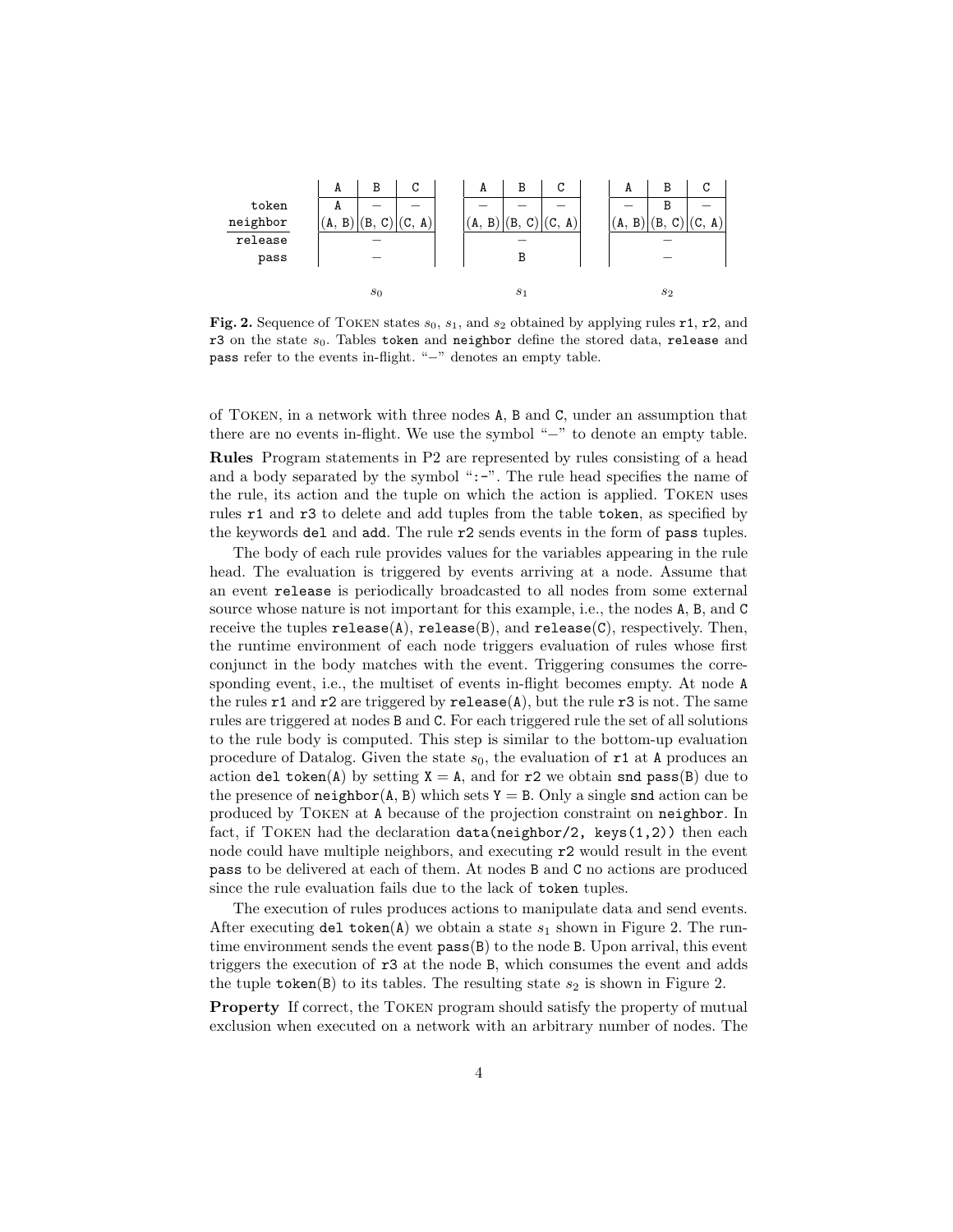property states that, at any given moment in time, at most one node can hold the token; under the assumption that the initial state of Token already satisfies this condition and does not have any events in-flight.

This property relies on the invariant that the number of token and pass tuples together does not exceed one. This invariant is maintained in Token through an interplay between the rules and the projection constraint on neighbor. Whenever the token leaves a node then only one of its neighbors will receive a pass tuple and will obtain the token.

Cardinality abstraction Checking the validity of the mutual exclusion property for Token requires reasoning about its set of reachable states. Instead of dealing with program states in full detail, we only consider their quantitative properties by applying cardinality abstraction.

We use cardinality measures to keep track of the size of tables and their projections on subsets of columns. For example, the measure  $\#neighbor_{1,2}$ , where the subscript "1,2" refers to its first and second column, represents the number of tuples in the table; whereas  $\texttt{\#neighbor}_1$  represents the size of the table projected on its first column. The measures #pass refers to the number of pass events in-flight. This measure does not refer to any projection, since P2 treats events in-flight as multisets and multiset projection does not affect cardinality.

Cardinality abstraction over-approximates the semantics of rule execution in form of a binary relation over cardinality measures. For example, the execution of rules r1 and r2 triggered by an event release produces the following modification of the measures  $\#$ token<sub>1</sub> and  $\#$ pass, expressed in terms of a cardinality operator |·| and primed notation to denote measures after rule execution:

$$
\# \texttt{token}'_1 = \# \texttt{token}_1 - |\{X \mid \texttt{release}(X) \land \texttt{token}(X)\}|,
$$
  

$$
\# \texttt{pass}' = \# \texttt{pass} + |\{Y \mid \texttt{release}(X) \land \texttt{token}(X) \land \texttt{neighbor}(X, Y)\}|.
$$

The cardinality expressions in the above equations are further constrained by applying algebraic properties of relational queries, the semantics of projection constraints, and the definition of measures, which are marked by (a), (b), and (c) respectively.

$$
|\{X \mid release(X) \land token(X)\}| \leq |\{X \mid release(X)\}| \qquad (a)
$$
\n
$$
|\{Y \mid release(X) \land token(X) \land neighbor(X,Y)\}| \leq |\{Y \mid token(X) \land neighbor(X,Y)\}| \qquad (a)
$$
\n
$$
|\{Y \mid token(X) \land neighbor(X,Y)\}| \leq |\{X \mid token(X) \land neighbor(X,Y)\}| \qquad (b)
$$
\n
$$
|\{X \mid token(X) \land neighbor(X,Y)\}| \leq |\{X \mid token(X)\}| \qquad (a)
$$
\n
$$
|\{X \mid token(X)\}| = #token_1 \qquad (c)
$$

Additionally, we use the fact that only one event is consumed at a time, i.e.,

$$
|\{X \mid \mathtt{release}(X)\}| \leq 1,
$$

and that measures are always non-negative.

Cardinality abstraction-based verification To verify Token, we compute the set of reachable valuations of cardinality measures and show that it implies the assertion  $\#$ token<sub>1</sub>  $\leq$  1, stating that at most one node holds the token.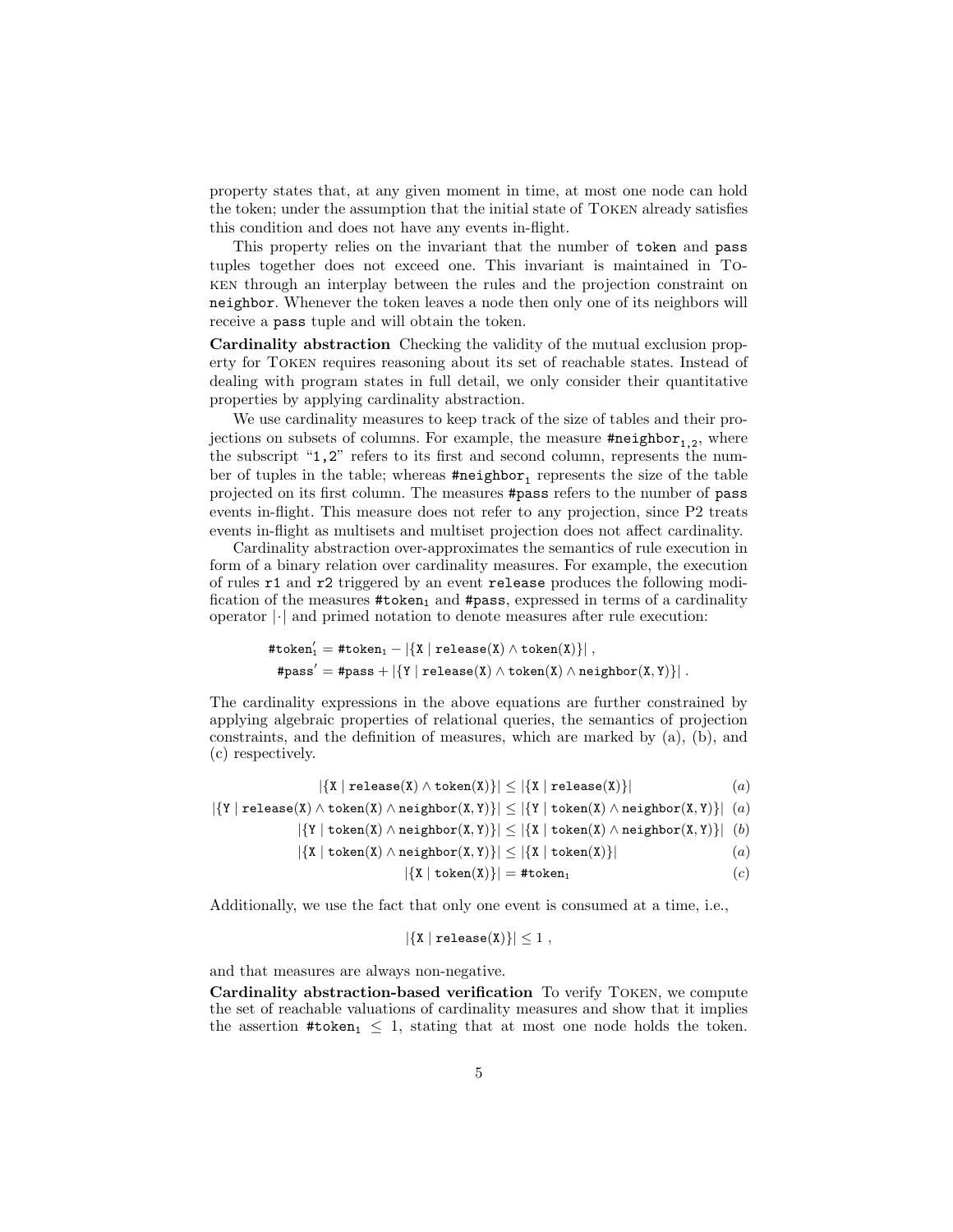We apply a standard algorithm for assertion checking and obtain the following invariant that implies the property

#token<sub>1</sub>  $\leq 1 \wedge$  #pass + #token<sub>1</sub>  $\leq 1$ .

## 3 Preliminaries

In this section we briefly describe P2 programs [26] following the presentation in [31], which provides a better basis from the program analysis perspective.

**Programs** A P2 program  $P_2 = \langle \mathcal{L}, \mathcal{D}, \mathcal{K}, \mathcal{R}, S_0 \rangle$  is defined by a set of predicate symbols  $\mathcal{L}$ , a data domain  $\mathcal{D}$ , a function  $\mathcal{K}$  defining projection constraints, a set of rules  $\mathcal{R}$ , and an initial state  $S_0$ . For the rest of the exposition we assume that variables are elements from a set of variables  $\mathcal V$ . We write vars $(W)$  to denote the set of variables occurring in an arbitrary expression W.

Given a predicate symbol  $p \in \mathcal{L}$ , with a positive arity n, a predicate is a term  $p(u_1, \ldots, u_n)$ , where each argument  $u_i$  is either a variable from  $\mathcal{V}$ , or a data element from D. Variable-free predicates are called tuples. The first position in a predicate has a special role in P2 and is called address. The set of predicate symbols is partitioned into data and event symbols, which induces a partitioning of corresponding predicates and tuples.

The function  $K$  assigns to each data predicate symbol p of arity n a subset of its positions that includes the first one, i.e.,  $1 \in \mathcal{K}(p)$  and  $\mathcal{K}(p) \subseteq \{1, \ldots, n\}.$ Given a data tuple  $P = p(v_1, \ldots, v_n)$ , the projection operator  $P \downarrow_{\mathcal{K}}$  computes a sub-tuple obtained from  $P$  by removing all of its arguments whose positions do not appear in the set  $\mathcal{K}(p)$ . For example, given  $P = p(a, b, c, d)$  and  $\mathcal{K}(p) = \{1, 3\},\$ we obtain  $P\downarrow_{\mathcal{K}} = p(a, c)$ .

P2 uses rules of the form

$$
r\ a\ H\ \textbf{:=}\ T,\ B
$$

that consist of a head and a body separated by the symbol ":-". The head specifies the rule name r, determines the action kind  $a \in \{\text{add}, \text{del}, \text{snd}\},$  and the action predicate  $H$ . For rules with the action kind snd, P2 requires  $H$  to be an event predicate, otherwise it must be a data predicate. The body consists of an event predicate T, called *trigger*, and a sequence of data predicates  $B =$  $B_1, \ldots, B_n$ , called *query*. Each variable in the head must also appear in the body. We assume that all predicates in the body have the same address, i.e., they share the variable in the first position, and for each event name there is one rule in  $\mathcal R$ with the equally named trigger predicate.<sup>3</sup>

**Computations** The *state* of a P2 program  $\langle \mathcal{M}, \mathcal{E} \rangle$  consists of a *data store* M and an event queue  $\mathcal{E}$ . The store  $\mathcal{M}$  is a set of data tuples that satisfies the projection constraints given by  $K$ . The queue  $\mathcal E$  is a multiset of event tuples.

<sup>3</sup> These assumptions are not proper restrictions and can be removed at the expense of a more elaborate exposition of the proposed technique.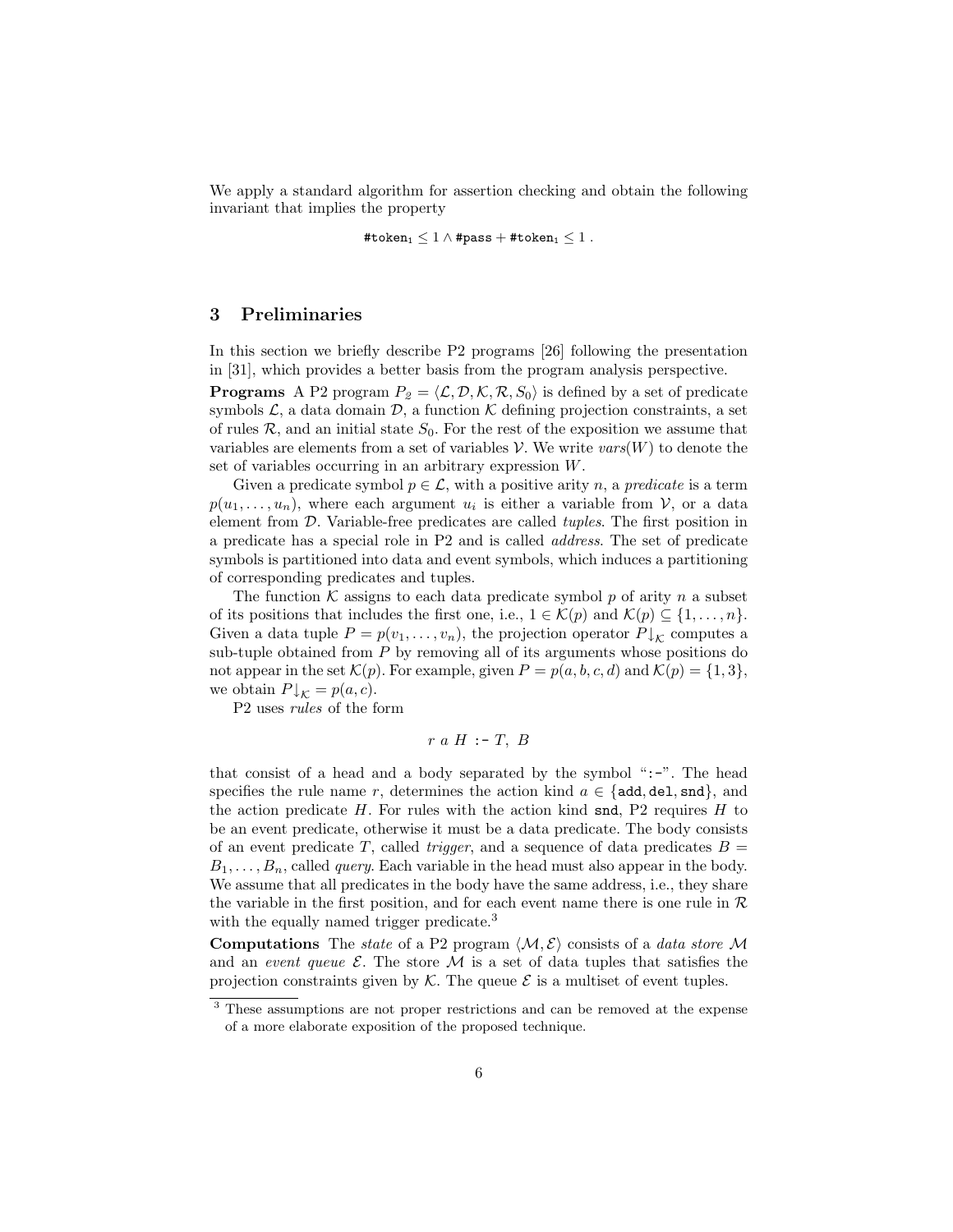procedure EVALUATE input  $P_2 = \langle \mathcal{L}, \mathcal{D}, \mathcal{K}, \mathcal{R}, S_0 \rangle$ : P2 program vars  $\langle \mathcal{M}, \mathcal{E} \rangle$ : program state  $E$ : selected event tuple  $\Delta$ : derived tuples begin 1:  $\langle \mathcal{M}, \mathcal{E} \rangle := S_0$ 2: while  $\mathcal{E} \neq \emptyset$  do 3:  $E := \text{take from } \mathcal{E}$ 4: find r a H :- T,  $B \in \mathcal{R}$  such that T unifies with E 5:  $\Delta := \{ H \sigma \mid \sigma : \mathcal{V} \to \mathcal{D} \text{ and } E = T \sigma \text{ and } \mathcal{M} \models B \sigma \}$ 6: case a of 7: snd:  $\mathcal{E} := \mathcal{E} \setminus \{E\} \cup \Delta$ 8: add: 9:  $\Delta^{\mathcal{K}} := \{ D \downarrow_{\mathcal{K}} \mid D \in \Delta \}$ 10:  $\mathcal{M} := \{ D \mid D \in \mathcal{M} \text{ and } D \downarrow_{\mathcal{K}} \notin \Delta^{\mathcal{K}} \} \cup \Delta$ 11: del:  $M := M \setminus \Delta$ 12: end case 13: done end.

Fig. 3. Operational semantics for P2.

Figure 3 shows the procedure EVALUATE that defines the operational semantics of P2 programs. One iteration of the main loop, lines 2–12, defines the binary transition relation on program states, as represented by the P2 program. The state is given by the valuation of variables  $\langle \mathcal{M}, \mathcal{E} \rangle$  in EVALUATE. Each transition starts selecting and removing an event tuple E from the event queue  $\mathcal{E}$ . Then, we select the rule with the matching trigger and compute all solutions to its query. The resulting (multi)set  $\Delta$  of tuples is further processed according to the action kind a. If the rule is of kind add, and to guarantee the satisfaction of projection constraints, conflicting tuples are deleted from  $M$  before adding the new ones.

## 4 Cardinality abstraction

This section presents the cardinality abstraction technique.

Cardinality measures *Cardinality measures* are expressions of the form  $#F_X$ and  $#E$ , where F is a conjunction of predicates, X is a set of variables, and E is an event predicate. Sometimes we use an arbitrary expression  $W$  instead of  $X$ . In this case, we assume  $X = vars(W)$ . Given a substitution function  $\sigma: V \to V \cup D$ and a set of variables X, we write  $\sigma \downarrow_X$  to denote the restriction of  $\sigma$  wrt. X, i.e., the function such that  $x\sigma\downarrow_X = x\sigma$  if  $x \in X$ , and  $x\sigma\downarrow_X = x$  if  $x \notin X$ . Note that  $\sigma \downarrow_{\emptyset}$  is the identity function.

Given a program state  $S = \langle M, \mathcal{E} \rangle$ , the cardinality measures # $F_X$  wrt. S counts the number of valuations for  $X$  that are determined by the solutions of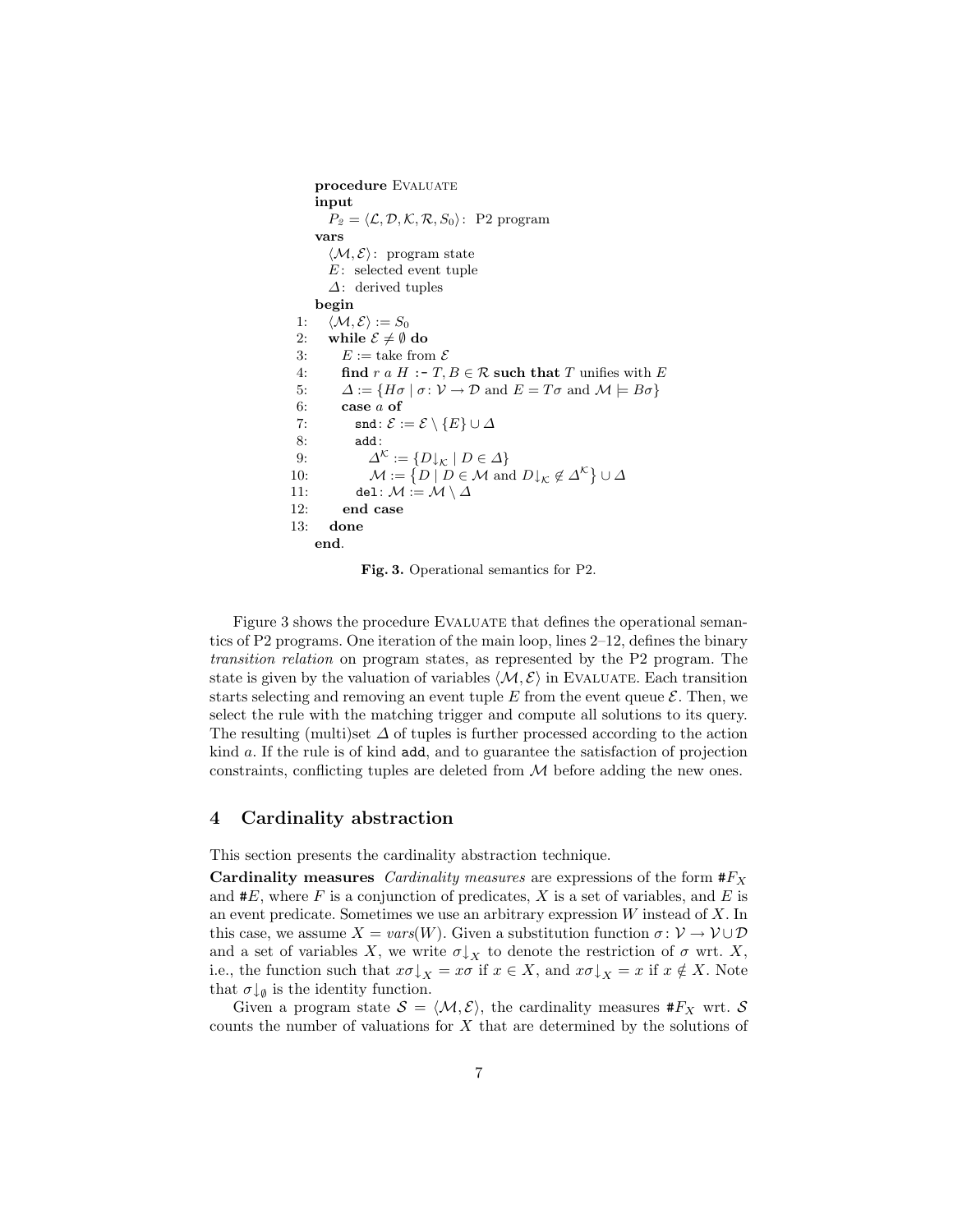F wrt. M. Similarly,  $\#E$  counts the number of events in  $\mathcal E$  that unify with the event predicate  $E$ . Formally, we have

$$
\llbracket \mathbf{H} F_X \rrbracket_S = |\{\sigma \downarrow_X \mid \sigma \colon \mathcal{V} \to \mathcal{D}, \mathcal{M} \models F\sigma\}|,
$$
  

$$
\llbracket \mathbf{H} E \rrbracket_S = \sum \{\mathcal{E}(E\sigma) \mid \sigma \colon \text{vars}(E) \to \mathcal{D}\}.
$$

For an expression  $\Phi$  over cardinality measures, we write  $\llbracket \Phi \rrbracket_{\mathcal{S}}$  to denote the expression where cardinality measures are replaced by their evaluation wrt. S.

The measure  $#F_{\emptyset}$  evaluates to one if the query F has at least one solution since all solutions are equal to the identity. If  $F$  does not have any solutions then  $#F_{\emptyset}$  evaluates to zero. We assume that variables in X that do not appear in F can be assigned arbitrary values from  $D$ . Formally, in case  $X$  contains a set of variables  $X^-$  that do not occur in F, say  $X = X^+ \oplus X^-$ , we obtain

$$
\llbracket \mathbf{H} F_X \rrbracket_{\mathcal{S}} = \llbracket \mathbf{H} F_{X^+} \rrbracket_{\mathcal{S}} \times |\mathcal{D}|^{|X^-|}.
$$

Example 1 (Measure evaluation). We consider a case where  $\mathcal{L} = \{p/2, q/2\},\$  $\mathcal{D} = \{a, b, c, d, e, f\}, \mathcal{K}(p) = \{1, 2\}, \text{ and } \mathcal{K}(q) = \{1\}.$  Let  $\mathcal{S} = \langle \mathcal{M}, \mathcal{E} \rangle$  be a state such that M is given by the tables p and q below and  $\mathcal{E} = \emptyset$ . We present examples of cardinality measures and their evaluation wrt.  $S$  below.  $\square$ 

| p                 | $\boldsymbol{q}$ |                     | $F \mid X \mid \ \#F_X\ _{\mathcal{S}}$ | $F$ and $F$                             | X           | $[\mathsf{H} F_X]_{\mathcal{S}}$ |
|-------------------|------------------|---------------------|-----------------------------------------|-----------------------------------------|-------------|----------------------------------|
| a, b              | a, b             | $p(x,y)   {x,y}$    | 5 <sup>5</sup>                          | $p(x, y) \wedge q(y, z)   \{x, y, z\} $ |             | 4                                |
| $a, c$ $b, c$     |                  | $p(x,y) \mid \{x\}$ | 4                                       | $p(x, y) \wedge q(y, z)   \{y, z\}  $   |             |                                  |
| b, b, d, a        |                  | $p(x,y) \mid \{y\}$ |                                         | $p(x,y) \wedge q(y,z)$                  | $\emptyset$ |                                  |
| c, a              | e, a             | $p(x,y)   {y,z}$    | 24                                      | $p(x,y) \wedge q(y,x)$                  | Ø           |                                  |
| $d, b \quad f, a$ |                  | $p(a,x) \mid \{x\}$ |                                         | $p(x, y) \wedge p(y, x)$                | $\{x,y\}$   |                                  |

### 4.1 Computing the cardinality abstraction

Figure 4 shows the CARDAN algorithm that together with a function STRUCT-Closure computes the cardinality abstraction of P2 programs. The algorithm generates for each event, and corresponding triggered rule, a constraint that describes the state transition in terms of cardinality measures. Each constraint represents a relation between measures evaluated before and after the rule is executed. The primed cardinality measures  $\#F'_X$  and  $\#E'$  represent the next state of the program, and the evaluation  $\llbracket \Phi \rrbracket_{S,S'}$  of an expression  $\Phi$  is obtained by evaluating current and next state measures on the states  $S$  and  $S'$ , respectively.

These constraints take into account how the measures on all tables (and their projections), as well as on all events, are updated according to the kind of rule executed (add, del, or snd) and the consumption of the selected event. A structural closure, computed by STRUCTCLOSURE, provides a set of constraints satisfied by the measures produced by the main algorithm. It constrains the values of measures for complex queries in terms of measures for their components. The execution of STRUCTCLOSURE terminates since at each iteration only cardinality measures with fewer predicates or fewer variables are introduced.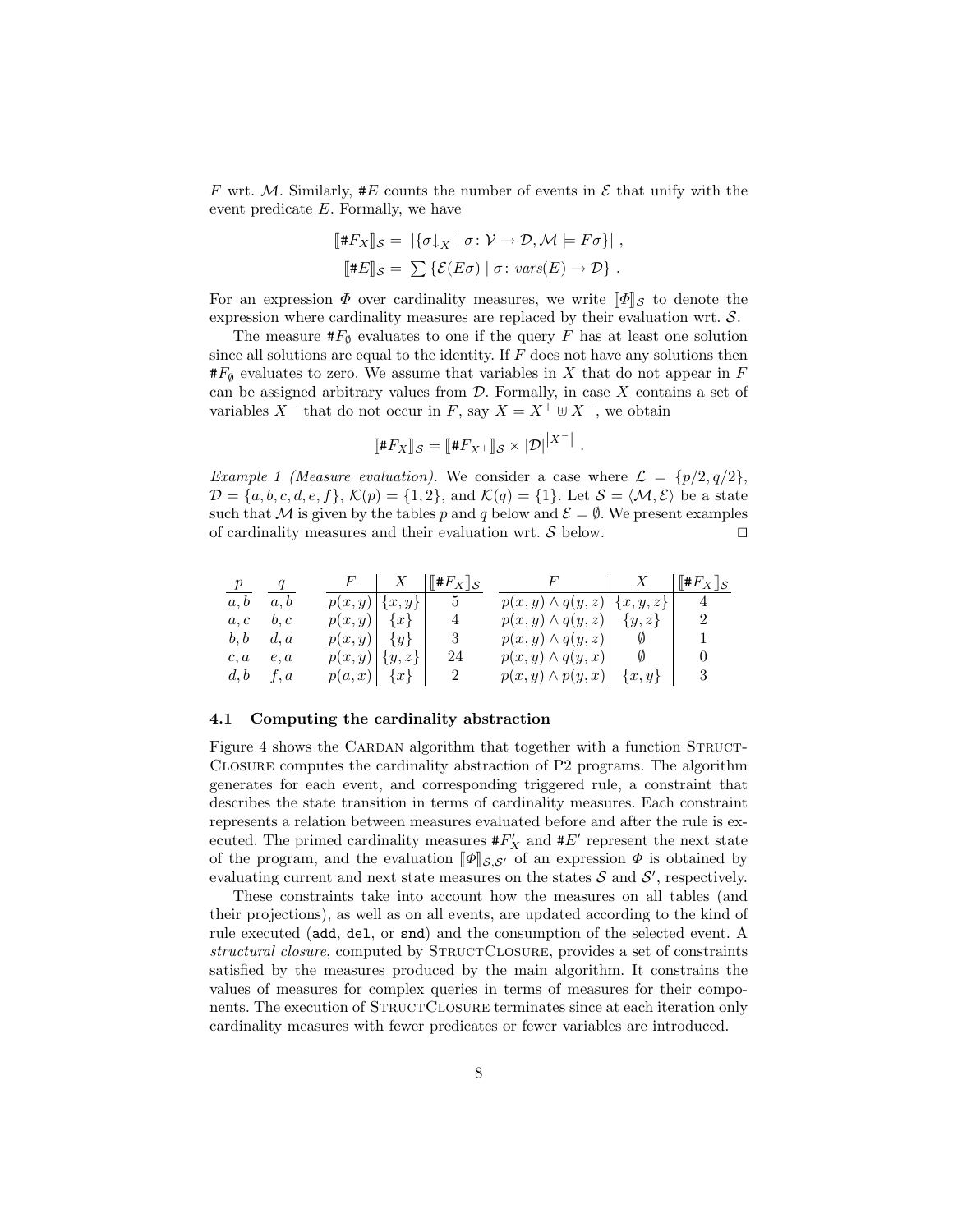procedure CARDAN input  $P_2 = \langle \mathcal{L}, \mathcal{D}, \mathcal{K}, \mathcal{R}, S_0 \rangle$ : a P2 program vars  $\Psi, \Phi$ : constraints over cardinality measures begin 1:  $\Psi := \perp$ 2: for each event  $S = s(w_1, \ldots, w_m)$  do 3:  $\Phi := \top$ 4: let r a  $H := T, B \in \mathcal{R}$  such that T and S unify 5: **for each** data predicate  $P = p(v_1, \ldots, v_n)$  and set  $V \subseteq vars(P)$  do 6: if there is a substitution  $\sigma$  such that  $H = P\sigma$  then 7: if  $a =$  add then 8:  $\Phi := \Phi \wedge (\#P'_V = \#P_V + \#B_{V\sigma} - \#(B \wedge (P\sigma \downarrow_V))_{V\sigma})$ 9: else if  $a =$  del then 10: if  $V = \{v_1, \ldots, v_n\}$  then 11:  $\Phi := \Phi \wedge (\#P'_V = \#P_V - \#(B \wedge H)_{V\sigma})$ 12: else 13:  $\Phi := \Phi \wedge (\#P_V - \# (B \wedge H)_{V\sigma} \leq \#P'_V \leq \#P_V)$ 14: else 15:  $\Phi := \Phi \wedge (\#P'_V = \#P_V)$ 16: **for each** event predicate  $E = e(v_1, \ldots, v_n)$  do 17:  $\Delta := 0$ 18: if  $E$  and  $H$  unify then 19:  $\Delta := \#B_H$ 20: if  $E$  and  $T$  unify then 21:  $\Delta := \Delta - 1$ 22:  $\Phi := \Phi \wedge (\#S' = \#S + \Delta)$ 23:  $\Psi := \Psi \vee \text{STRUCTCLOSURE}(\Phi)$ 24: end 25: return  $\Psi$ end. function STRUCTCLOSURE input  $\Phi$ : constraints over cardinality measures begin 1: do 2:  $\Phi := \Phi \wedge \bigwedge \{0 \leq \#F_{\emptyset} \leq 1 \mid \#F_X \text{ occurs in } \Phi\}$ 3:  $\Phi := \Phi \wedge \bigwedge {\{\#F_X \leq \#F_{X \cup Y} \leq \#F_X \times \#F_Y \mid \#F_{X \cup Y} \text{ occurs in } \Phi\}}$ 4:  $\Phi := \Phi \wedge \bigwedge \{ \#(F \wedge G)_X \leq \#F_X \mid \#(F \wedge G)_X \text{ occurs in } \Phi \}$ 5:  $\Phi := \Phi \wedge \bigwedge {\{\#P_X = \#P_{P \downarrow_{\mathcal{K}} \mid \#P_X \text{ occurs in } \Phi \text{ and } vars(P \downarrow_{\mathcal{K}}) \subseteq X \subseteq vars(P)\}}$ 6: **for each** data predicate  $P = p(v_1, \ldots, v_n)$  and set  $V \subseteq vars(P)$  do 7:  $\Phi := \Phi \wedge \bigwedge {\{\#P\sigma_X \leq \#P_V \mid \#P\sigma_X \text{ occurs in } \Phi, |V| = |X|, \text{ and } X = V\sigma \}}$ 8: while  $\Phi$  is updated 9: return  $\Phi$ end.

Fig. 4. CARDAN algorithm for computing cardinality abstraction.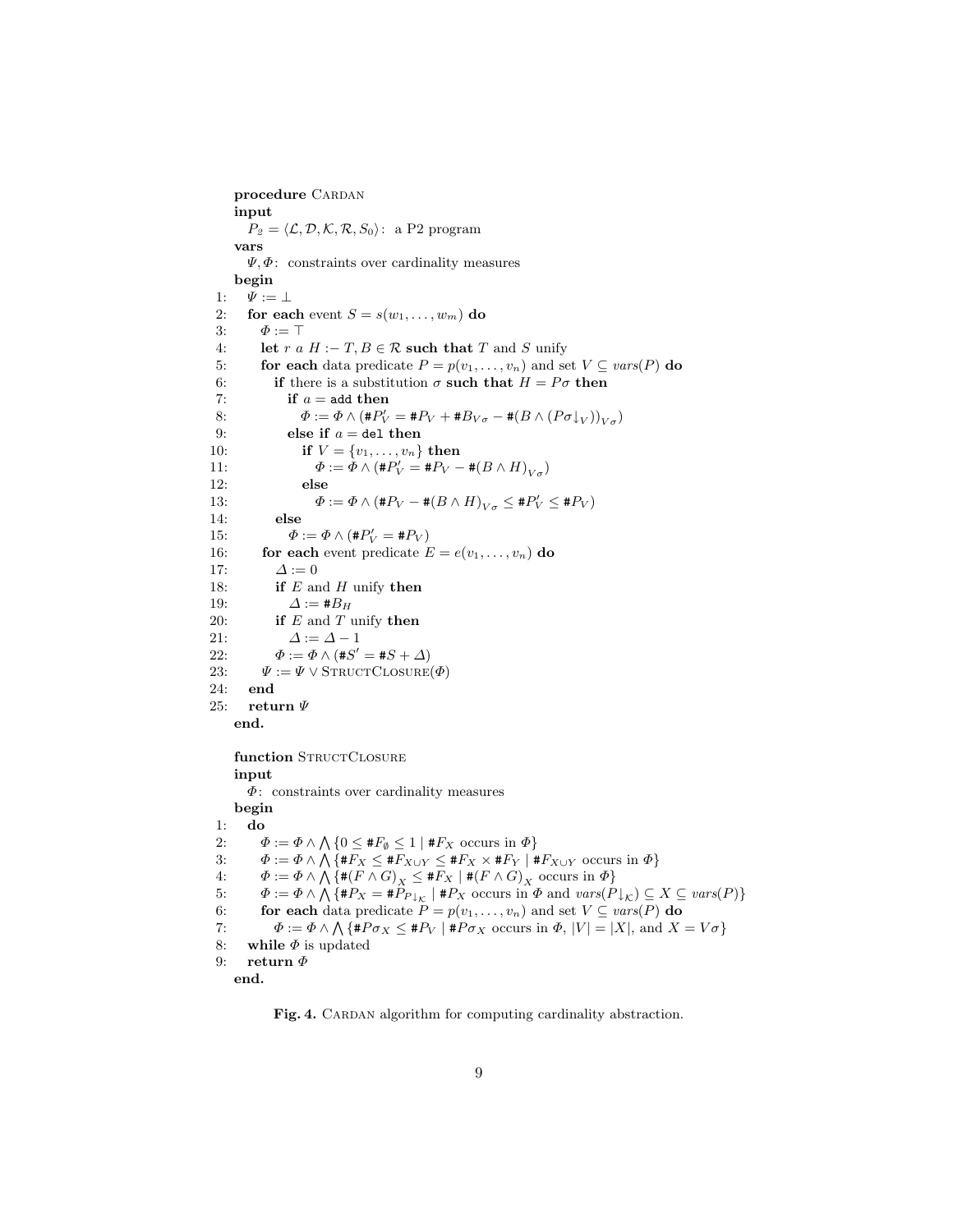*Example 2 (Measure update).* We show the constraints that CARDAN creates for an event  $s(w_1)$  that triggers a rule

$$
r \text{ add } p(x,y) := s(x), \ B(x,y,z)
$$

where  $B(x, y, z)$  is some query over variables x, y, and z. For  $P = p(v_1, v_2)$  and  $V = \{v_1\}$ , line 8 of CARDAN creates the constraint

$$
\#p(v_1, v_2)'_{\{v_1\}} = \#p(v_1, v_2)_{\{v_1\}} + \#B(x, y, z)_{\{x\}} - \#(B(x, y, z) \wedge p(x, v_2))_{\{x\}}.
$$

In this case, the substitution  $\sigma$  that unifies  $p(v_1, v_2)$  with the head of the rule is given by  $\sigma = \{v_1 \to x, v_2 \to y\}$  and its restriction is  $\sigma \downarrow_{\{v_1\}} = \{v_1 \to x\}.$ 

This expression describes the change in the number of values in the  $p$  table after executing the rule and projecting wrt. its first column—by adding first the number of solutions of the query projected on the variable  $x$ , and then subtracting the number of values that were already in the table. This is the role of the last term, which asks for those values of x that appear both as a solution to the query and as the first component in some tuple currently in the table. The second component of such tuple is free to contain any arbitrary value.

For other predicates, line 15 creates constraints encoding the frame conditions, e.g., for predicate  $q(v_1, v_2)$  we obtain  $\#q(v_1, v_2)'_V = \#q(v_1, v_2)_V$  $\Box$ 

Example 3 (Structural closure). We illustrate the STRUCTCLOSURE function on expressions from Example 1. The set of computed constraints includes

$$
0 \leq \#(p(x, y) \land q(y, x))_{\emptyset} \leq 1 , \qquad (1)
$$

$$
\#p(x,y)_{\{x\}} \leq \#p(x,y)_{\{x,y\}} \leq \#p(x,y)_{\{x\}} \times \#p(x,y)_{\{y\}},
$$
 (2)

$$
\#(p(x,y) \wedge (y,z))_{\{y,z\}} \le \#p(x,y)_{\{y,z\}},\tag{3}
$$

$$
\#q(x,y)_{\{x,y\}} = \#q(x,y)_{\{x\}},\tag{4}
$$

$$
\#p(a,x)_{\{x\}} \le \#p(v_1,v_2)_{\{v_2\}}.
$$
 (5)

These constraints correspond to algebraic properties satisfied by cardinality measures  $(1-3)$ , relations imposed by projection constraints  $(4)$ , and relations between arbitrary single-predicate queries and table projections (5). One can check that all (1-5) are valid for the state S presented earlier in Example 1.  $\Box$ 

Correctness of Cardan The constraints generated by STRUCTCLOSURE are valid for all possible states, as formalized in the following theorem.

**Theorem 1.** Given an arithmetic constraint  $\Phi$  over cardinality measures and a state S, the constraint  $\llbracket \Phi \rrbracket_S$  holds if and only if  $\llbracket \text{STRUCTCLOSURE}(\Phi) \rrbracket_S$  does.

Although we omit a proof for brevity, it is not hard to verify that all the constraints generated by CARDAN are valid. Moreover, as a direct consequence from the previous result, soundness of the approach follows.

**Theorem 2.** Given a P2 program  $P_2$ , and a pair of states  $S$ ,  $S'$  related by the transition relation given by EVALUATE, the constraint  $\llbracket \text{CARDAN}(P_2) \rrbracket_{\mathcal{S},\mathcal{S}'}$  holds.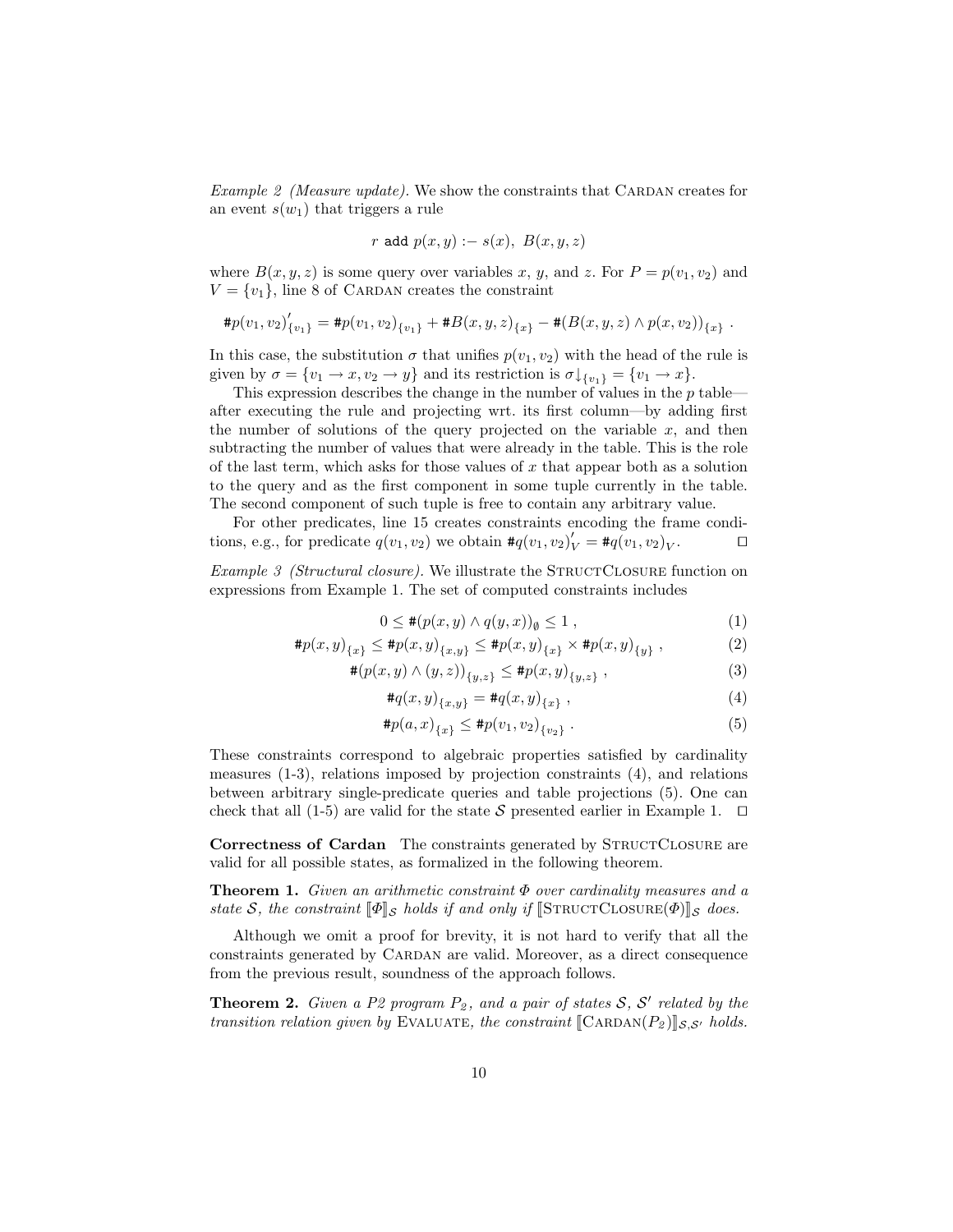#### 4.2 Extensions and optimizations

The presentation in the previous sections was simplified with the assumption that, for each selected event, only one rule is executed. Programs in P2, including our Token example from Section 2, often require the simultaneous execution of several rules in a single step. We automatically find sets of rules that have to be evaluated together (also propagating bindings of variables across rules), and prune combinations of rules that will never be evaluated concurrently. The algorithm presented earlier in Figure 4 can then to be modified to generate individual transitions not for each rule, but for each one of those groups of rules that perform atomic updates.

The implementation of many applications in P2, in particular the Zyzzyva protocol discussed in the next section, rely on rules that can also, as part of their evaluation, count the number of solutions of arbitrary queries on the store. To accommodate for this feature, the syntax of rules has to be extended to allow the use of counting operators on their bodies. However, since these counting operators can be expressed in terms of our cardinality measures, they don't impose any new challenges in the theory or implementation of the approach.

Finally, as an optimization to reduce the number of variables in queries, and therefore the number of constraints generated by the STRUCTCLOSURE function, we implement a symbolic constant propagation technique. This procedure simplifies rules by computing a set of variables that will be bound to at most one value, and replacing those variables with symbolic constants. This set of variables is initialized with those appearing in the trigger (since they have to exactly match the selected event), and then expanded to include more variables by propagating these symbolic constants through the projection constraints.

## 5 Experience

In this section we describe our experiences applying cardinality abstraction for the verification of the P2 implementation of the Zyzzyva protocol [36]. Zyzzyva is a state-of-the-art Byzantine fault tolerance (BFT) protocol designed to improve the reliability of client-server applications such as web services. In Zyzzyva, the service state and request processing logic is replicated on  $3F + 1$  computer hosts, where  $F$  is a non-negative integer. Zyzzyva guarantees correct and consistent execution of the service even when at most  $F$  replica hosts can fail arbitrarily, e.g., due to software bugs or malicious behavior caused by a computer virus.

To be correct, Zyzzyva must assign a distinct sequence number to each request made by the clients. This safety property is amenable to cardinality analysis since, by counting the number of messages that are sent between replicas and clients, it is possible to identify how many requests have been assigned to a given sequence number. Specifically, the safety property would be violated if, in a table done that collects the responses accepted by clients, two tuples can be found with a different client or request values but the same sequence number.

Since cardinality abstraction does not handle the data values stored in tuples (i.e., values of particular requests or sequence numbers), we represent this infor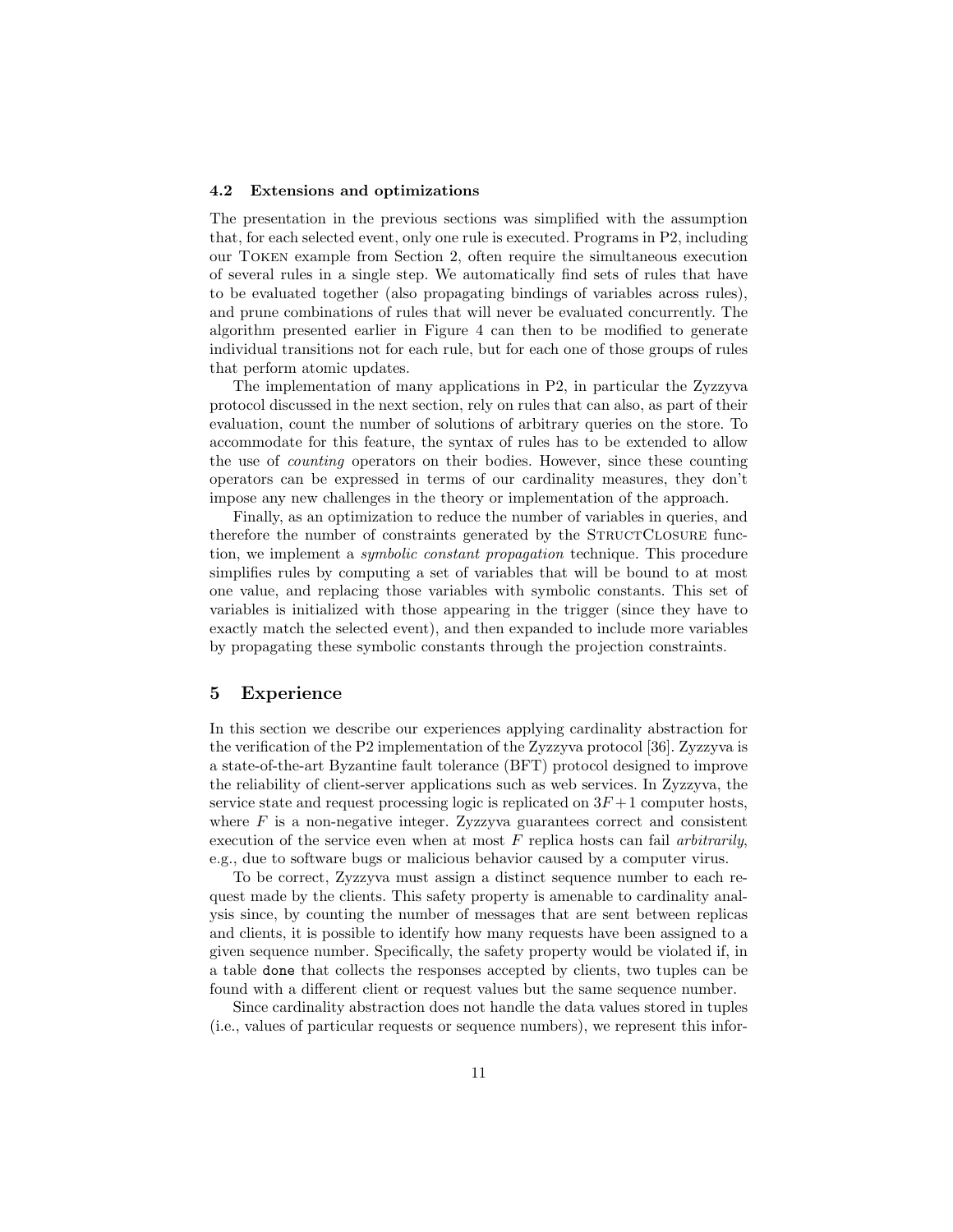mation by partitioning the original program tables with respect to a finite set of values of interest. For example, a table reply(Replica, Request, SeqNo) is partitioned to contain a table reply\_a\_s(Replica) whose elements correspond to tuples of the form reply(Replica, a, s).

We distinguish the behavior of *correct* and *faulty* replicas. To model Byzantine failures, we simulated the worst possible faulty behavior for replicas that, for this property, corresponds to sending (without the corresponding checks) confirmation messages agreeing to two conflicting request assignments for the same sequence number. Correct replicas behave according to the protocol implementation. We apply CARDAN on the resulting P2 program, which computes cardinality abstraction of the program. The model checking backend Armc analyzes the resulting transition relation over cardinality measures and proves the property in five seconds.

## 6 Related work

Verification of distributed applications is a classical research topic. Recent efforts have been focused on the synthesis of quantified invariants [32, 1, 3] and counting abstraction [33] for parameterized, bounded-data systems. These techniques, however, are not directly applicable to P2 programs due to the complex program state and declarative representation of transition relations. Our approach, although closely related to counting abstraction, differs in that we count the number of solutions of complex relational queries, rather than the number of processes in one of finitely many possible states [33]. On the other hand, the network topology in P2 programs is abstracted away by a table of reachable neighbors. This eliminates the need to perform a network reachability analysis one of the common difficulties of distributed protocol verification.

Program analysis has been extensively studied for Datalog and other forms of logic programming. Comprehensive abstract interpretation frameworks for Prolog exist, including [9, 17]. These frameworks are supported by state-of-theart implementations, e.g., PLAI/CiaoPP [22] and Analyser [20]. These tools perform size analysis, cost analysis, determinacy analysis, non-failure analysis, termination analysis, and resource analysis. The cardinality analysis for Prolog, see e.g. [8], approximates number of solutions to a goal, but it does not handle indexing and bottom-up evaluation semantics, which we found crucial for declarative networking applications written in P2.

Existing approaches to the analysis of networking applications, see e.g. MaceMC [24] and CMC [29, 30], focus on finding defects using symbolic executions techniques. While in theory they can be applied exhaustively to prove absence of defects, it is extremely difficult to achieve this in practice. In the context of declarative networking, early steps have been given by clarifying the semantics of P2 programs [31], and designing translations of program properties into formulas suitable for use in interactive theorem provers [38]. Our analysis complements these techniques by supporting automated proof discovery.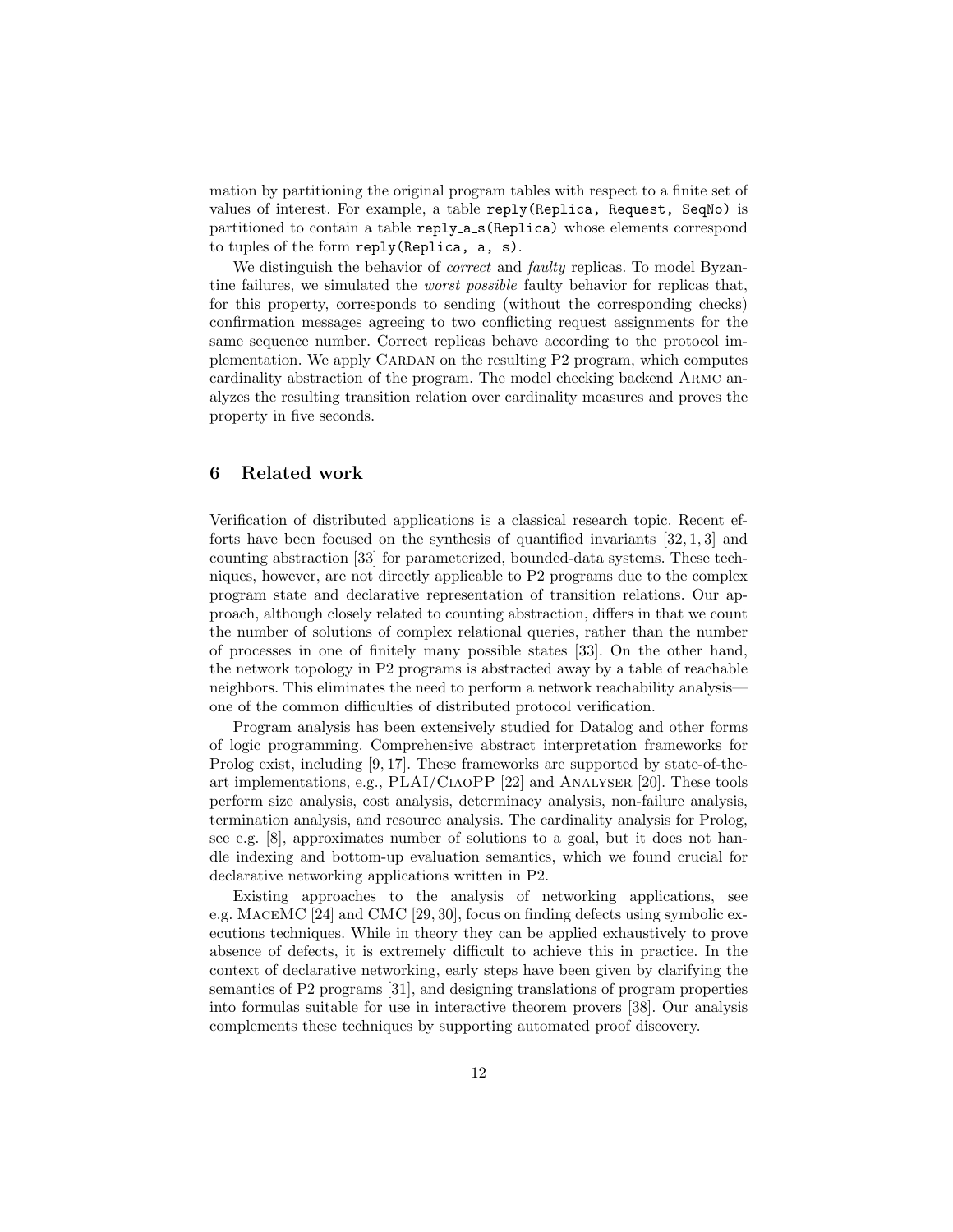Abstraction of sets and relations for imperative programs focuses on dynamically allocated heap used to store graph structures of a particular shape, e.g., shape analysis [35, 7] and separation logic [34, 39]. In contrast, declarative networking uses relations as a general purpose-data store without particular shape invariants. The result of cardinality abstraction can be analysed by existing tools and techniques for computing abstract semantics, including numerical abstract domains, e.g. [2, 18, 28], automatic abstraction refinement, invariant generation, and predicate abstraction [11, 12, 21].

## References

- 1. T. Arons, A. Pnueli, S. Ruah, J. Xu, and L. D. Zuck. Parameterized verification with automatically computed inductive assertions. In CAV, volume 2102 of LNCS, pages 221–234. Springer, 2001.
- 2. R. Bagnara, P. M. Hill, and E. Zaffanella. The Parma Polyhedra Library: Toward a complete set of numerical abstractions for the analysis and verification of hardware and software systems. Science of Computer Programming, 72(1–2):3–21, 2008.
- 3. I. Balaban, A. Pnueli, and L. D. Zuck. Invisible safety of distributed protocols. In  $ICALP$  (2), volume 4052 of *LNCS*, pages 528–539. Springer, 2006.
- 4. T. Ball and S. K. Rajamani. The Slam project: Debugging system software via static analysis. In POPL, pages 1–3. ACM, 2002.
- 5. D. Beyer, T. A. Henzinger, R. Jhala, and R. Majumdar. The software model checker blast. STTT, 9(5-6):505–525, 2007.
- 6. B. Blanchet, P. Cousot, R. Cousot, J. Feret, L. Mauborgne, A. Miné, D. Monniaux, and X. Rival. A static analyzer for large safety-critical software. In PLDI, pages 196–207. ACM, 2003.
- 7. I. Bogudlov, T. Lev-Ami, T. W. Reps, and M. Sagiv. Revamping TVLA: Making parametric shape analysis competitive. In CAV, volume 4590 of LNCS, pages 221–225. Springer, 2007.
- 8. C. Braem, B. L. Charlier, S. Modart, and P. van Hentenryck. Cardinality analysis of Prolog. In ILPS, pages 457–471. MIT Press, 1994.
- 9. M. Bruynooghe. A practical framework for the abstract interpretation of logic programs. J. Log. Program., 10(1/2/3&4):91–124, 1991.
- 10. D. Chu, L. Popa, A. Tavakoli, J. M. Hellerstein, P. Levis, S. Shenker, and I. Stoica. The design and implementation of a declarative sensor network system. In SenSys. ACM, 2007.
- 11. E. M. Clarke, O. Grumberg, S. Jha, Y. Lu, and H. Veith. Counterexample-guided abstraction refinement. In CAV, pages 154–169. Springer, 2000.
- 12. M. Colón, S. Sankaranarayanan, and H. Sipma. Linear invariant generation using non-linear constraint solving. In CAV, pages 420–432. Springer, 2003.
- 13. T. Condie, D. Chu, J. M. Hellerstein, and P. Maniatis. Evita raced: metacompilation for declarative networks. PVLDB, 1(1):1153–1165, 2008.
- 14. T. Condie, D. E. Gay, B. T. Loo, et al. P2: Declarative networking website, 2008. http://p2.cs.berkeley.edu/.
- 15. B. Cook, A. Podelski, and A. Rybalchenko. Terminator: Beyond safety. In CAV, pages 415–418. Springer, 2006.
- 16. P. Cousot and R. Cousot. Abstract interpretation: a unified lattice model for static analysis of programs by construction or approximation of fixpoints. In POPL. ACM, 1977.